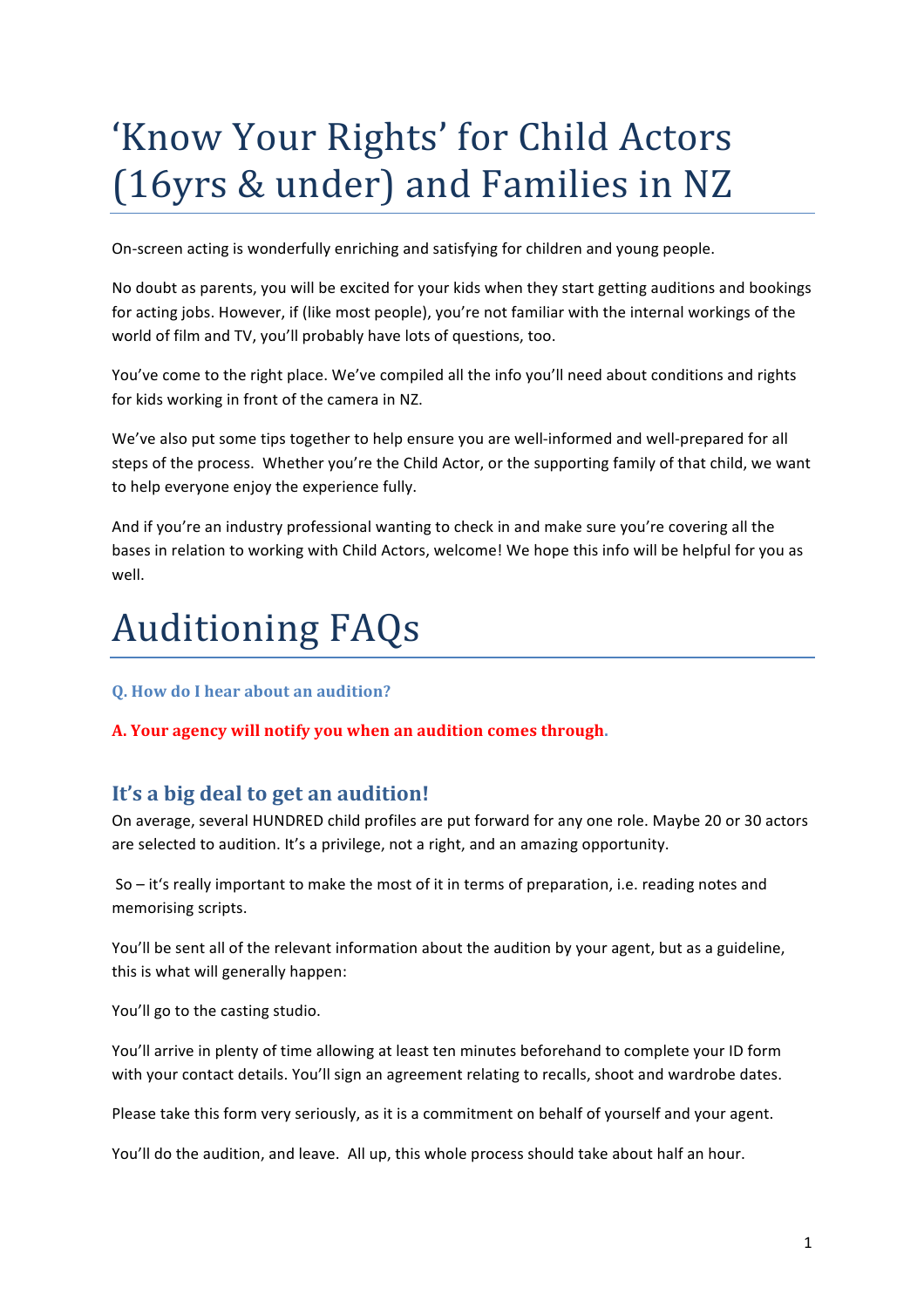Your agent will let you know if you're needed for a recall (second audition for shortlisted actors), and if this is the case, you'll usually hear within a few days. Casting Directors have agreed, where possible, to let agents know when a job has been cast so they're able to update their actors. It's important though to check with your agent about their notification policy.

# **Managing Expectations - and enjoying the journey!**

The reality is, auditions are hard to get and only one person can get the job. It's important to remind our kids that it is the *audition process* that is important for them and will keep them fit as actors. Every audition is a wonderful learning experience and develops their skills further. Help them acknowledge disappointment when they don't get jobs, but then channel their energy and focus into looking forward to the next audition!

# On the Job FAQs

The following should be scheduled and approved with the Child Actor's agent, prior to the shoot.

## **Q.** How long will my kids work for at any one time?

#### **A. The maximum recommended work hours for Child Actors:**

- Six hours a day for up to and including 8 year olds (DOOR TO DOOR)
- Eight hours a day for 9-11 year olds (DOOR TO DOOR)
- 10 hours a day for 12-16 year olds (PLUS TRAVELLING TIME)
- It's recommended that child actors do not work additional hours, however there are occasions where the production company will ask to go over time. If this should happen the parent needs to assess their child's ability to continue. This is also the job of the chaperone but the parent must make this decision for themselves and over-rule the chaperone if necessary or ask their agent to on their behalf. Allowing a short amount of overtime to avoid the production having to book the location and crew for another shoot day just to finish a scene is something production companies value, so seldom abuse.
- Child Actors can only work for five consecutive days and no more than five days in a calendar week. It is expected that young children will work fewer days.

# *Q. Will my child work at night?*

- The approved code of practice for child actors in the film industry (screen) is that 'night work must be negotiated between the Production Company and the Child Actor's agent and parents. The production company shall inform in detail its schedules as far in advance as possible'.
- With live performance, Health & Safety legislation states that 'the principal must take all practicable steps to ensure that the contractor does not work between the hours of 10pm and 6am unless this is in accordance with an "approved code of practice" that is in place (there is currently none but this is under review).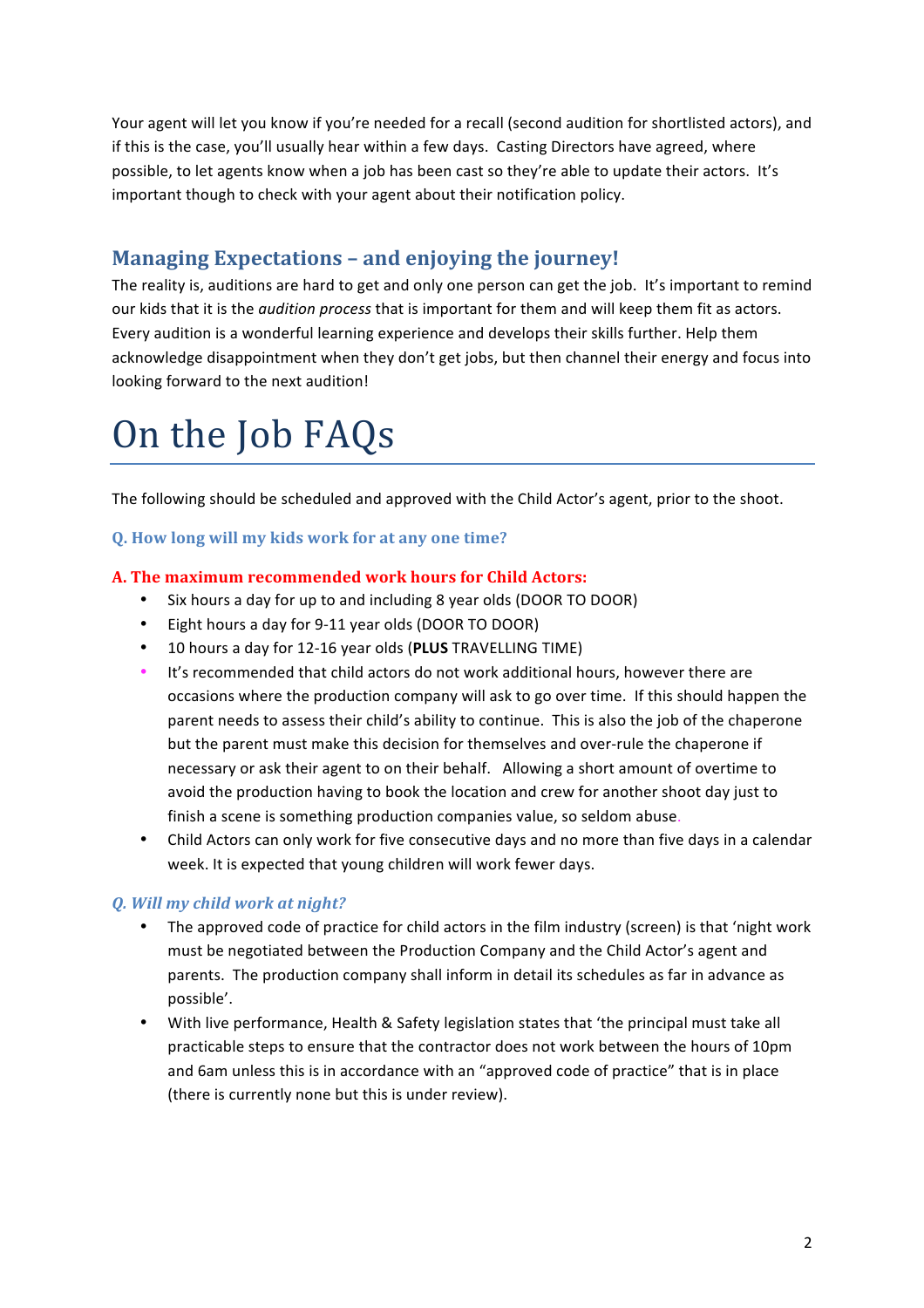#### **Q. Will my child get proper breaks?**

#### A. Absolutely.

- The Producer must provide age-appropriate rest and meal breaks.
- Child Actors must have at least a twelve hour overnight break exclusive of travel time. For example, a Child Actor cannot arrive home at  $7$  p.m. and be asked to be back on set at  $7$  a.m. the following morning.

# **Q**. Can you describe the facilities in more detail?

#### **A. Sure can!**

- The Producer must provide off-set toilet, washing, recreation, study and (where applicable, for longer engagements) accommodation facilities.
- Specifically, an employer must ensure that clean and accessible toilet, hand-washing and hand-drying facilities, and a suitable area for doing schoolwork are provided at each place of work of the child.
- An employer must ensure that facilities exist so that any child is able to dress and undress in private.

## **Q.** Are Parents allowed on set?

#### A. No – unless your child is a baby/toddler.

• Parents are welcome at the shoot, in fact your child will be more comfortable with you being there especially if it's only the first or second job they've worked on. However, you'll be expected to sit in a designated resting area away from the actual set. Don't worry your child will have their set chaperone to look after them while they're shooting.

#### **Q.** Will my child be living on junk food?

#### **A.** Definitely not (sorry, kids!)  $\odot$

- The Producer must provide age-appropriate and nutritious food for the Child Actors. For example, it is not appropriate to provide Child Actors with only sugar or salt-loaded snacks or meals only during a working day. Nor it is suitable to only offer children food that could be defined as overly 'adult' in style.
- The Producer must also provide appropriate and nutritious food for parents and chaperones.
- Both actors and chaperones may ask for food or drinks during the day.

#### **Q.** Is it different for babies?

#### **A. Yes.**

- Professional baby care will be present and parental access to the baby **GUARANTEED** at all times.
- Babies must be attended at all times.
- Babies less than 12 weeks of age must be cared for by a parent or parent's approved alternative, however it's recommended that babies under 6 weeks of age shouldn't be on set at all.
- Babies must not be exposed to harsh light, extreme temperatures, irritants including makeup, infections, or excessive handling or stimulation.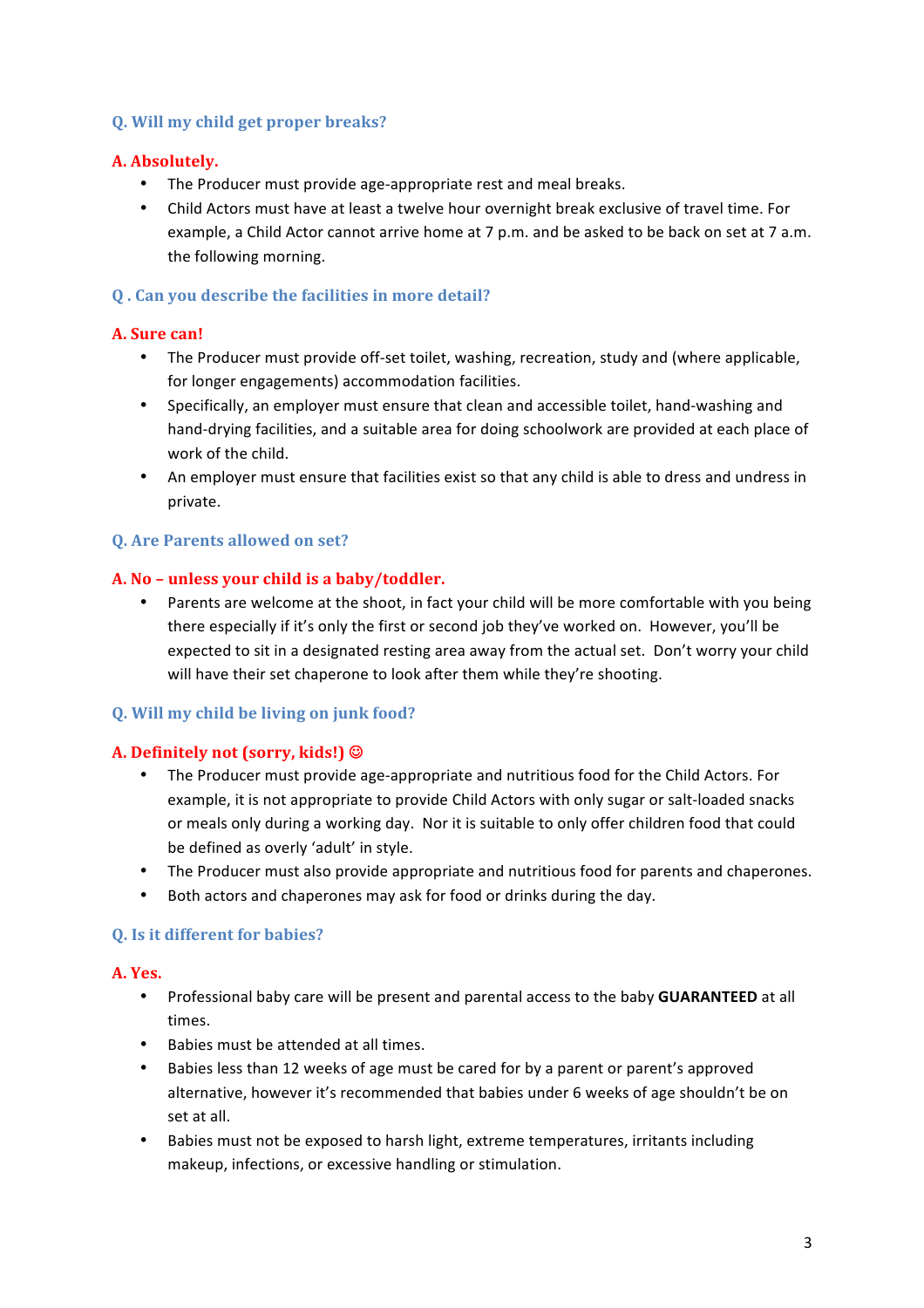• No more than four people may handle a baby during any single period of employment.

#### **Q. Who supervises the kids on a shoot?**

# A. Producers must engage and pay a suitably experienced chaperone with knowledge of **the NZ production industry.**

- This person will have teaching, childcare qualifications or appropriate experience and/or nursing qualifications and a clean driver's license, and have undergone a police background check.
- A chaperone will be required to:
	- $\circ$  Coach the Child Actor with their lines;
	- $\circ$  Supervise schoolwork, rest periods and meal breaks:
	- $\circ$  Be responsible for the Child Actor's general wellbeing during the working day;
	- o Be present at all times when the Child Actor is on set, whether during preproduction or production;
	- $\circ$  Drive or travel with the Child Actor to and from set. If arrangements are made for a parent/guardian to drop the child off on set, the chaperone must be waiting to receive the Child Actor. Under no circumstances should the chaperone arrive later than the Child Actor they are supposed to be looking after.
- It's advised that for Child Actors aged 3 and under, the parent is hired as the chaperone.
- An agent, parent or guardian must be easily contactable during the shoot.
- Where five or more Child Actors are working at any one time, two chaperones should be engaged. For more than ten Child Actors, the number of chaperones will be dependent on the number of Child Actors, their ages, their roles, the time of day, the location and circumstances of the shoot.

#### **Q.** What happens if the shoot is out of town?

# A.'House Parents' (also sometimes referred to as chaperones) are contracted by the **Producer.**

#### **Often the house parent on an overnight shoot will be the parent or legal guardian.**

Chaperones/ 'house parent(s)' (where the Child Actor is required to travel out of town for a shoot), will be required to:

- $\circ$  Provide for the support and general wellbeing of the Child Actor (and other children) including meals, all laundry (personal items, bedding etc);
- $\circ$  Supervise after hours and weekend recreation, homework and script work;
- $\circ$  Act as liaison between the Child Actor and the Producer if necessary:
- $\circ$  Be available day and night and able to care for the Child Actor during an emergency (e.g. illness)
- $\circ$  The house parent will have emergency contact numbers for production personnel.
- $\circ$  The Producer will liaise frequently with the parents and the house parent to monitor the safety and wellbeing of the Child Actor.
- $\circ$  Accommodation and travel costs are both covered for the Child Actor (and accompanying adult), and each receives a per diem allowance.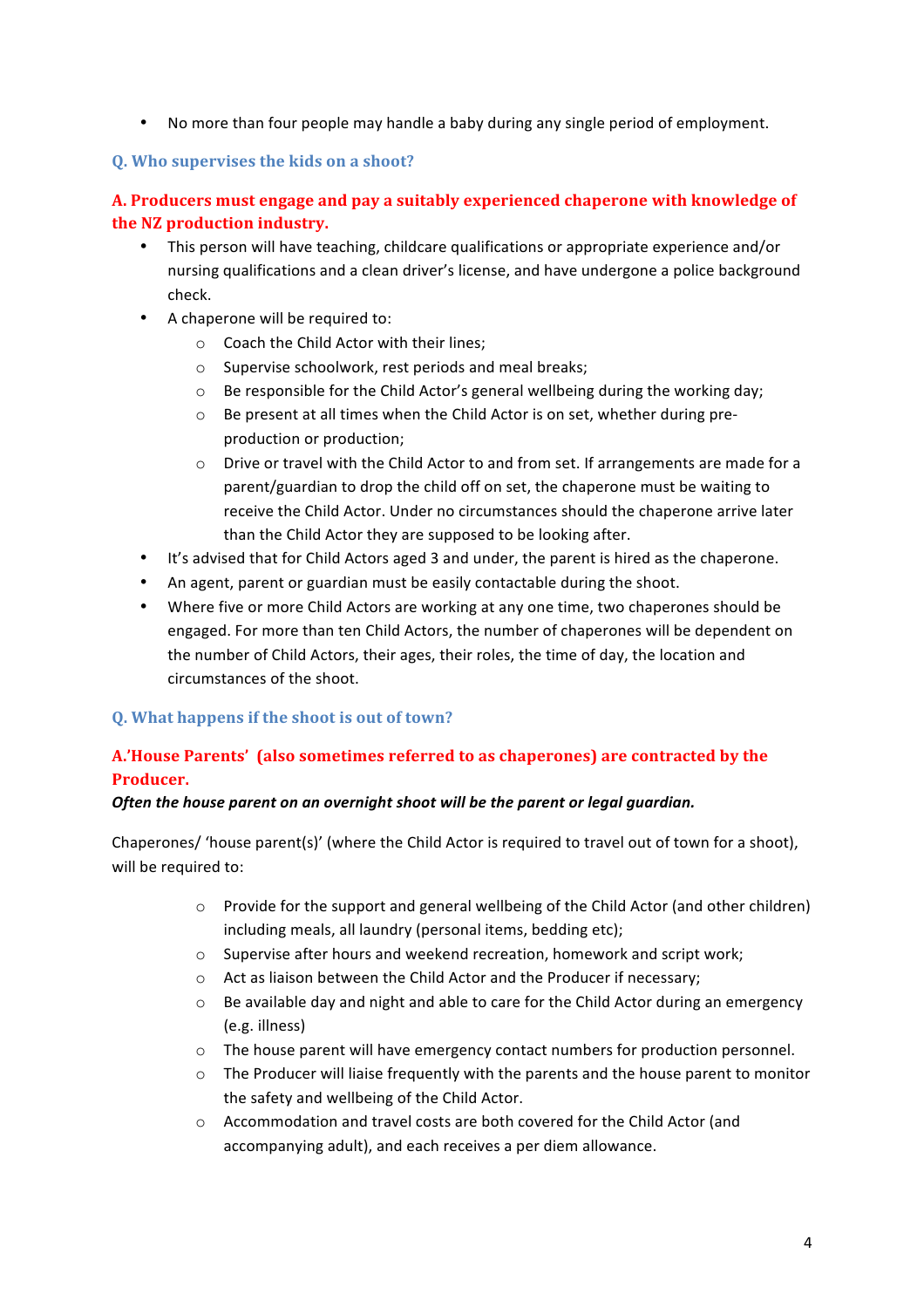## **Q.** Will my children have to face things they're not ready for?

#### **A. No, absolutely not!**

- Child Actors may not be exposed to scenes which are harmful or likely to cause distress. This includes scenes that the actor is not acting in, but which he or she may see while on set. These scenes must be scheduled for a time when the Child Actor is not on set.
- An employer may not require or ask your child to take part in or watch anything they or you disagree with.
- At no time shall the production company expose a Child Actor to any situation that could be deemed detrimental to the child's mental, physical and moral wellbeing. This includes extreme weather (cold without warm clothing, heat without shade or sunblock)
- Child Actors may only be asked to do things that are appropriate and within their capabilities, in relation to their age, maturity and experience.
- If you feel uncomfortable on set or feel that the rights of your child are not being met, call your child's agent and speak to the onset chaperone.

#### **Q.** This is going to take my kids out of school. Will they have time for their schoolwork?

# A. Yes, and on long term engagements, school work will be an official part of the **production schedule.**

- There is a legal responsibility for parents to seek permission from the school for any absence.
- The actor must not be engaged in work in such a way that it has a detrimental effect on their education.
- The Producer will allocate the necessary time, facilities and supervision for the completion of schoolwork for the Child Actor. Methods of complying include:
	- $\circ$  Short term engagements: school work can be set by school, supervised by an appropriate tutor or chaperone.
	- o Long term engagements: Correspondence School can be a suitable way of complying, however the Producer will consider in good faith any other alternatives as reasonably suggested in regards to appropriate schooling activities.
- Tutors or chaperones must supervise schoolwork set by the Child Actor's school on short term engagements.
- On long term engagements, the Producer will ensure that the Child Actor is allocated 10 hours per working week for schoolwork (exclusive of production days off).
- Please note: it is the responsibility of the parents to apply to the New Zealand Correspondence School if they wish the Child Actor to be educated by correspondence.

#### **Q.** How does my child get paid?

#### A. Your agent will sort this out for you.

Your agent will invoice the client on your child's behalf, and you will receive payment in due course. Depending on the job, times vary, but as a gauge, most TVCs pay within 4-8 weeks, and TV series and films involving ongoing work generally pay in regular instalments, from 7-14 days.

Some families put their kids' on-screen earnings into an Education Trust Fund for their child, which is a positive way to use it, but of course, you'll choose whatever works for you. The sky's the limit!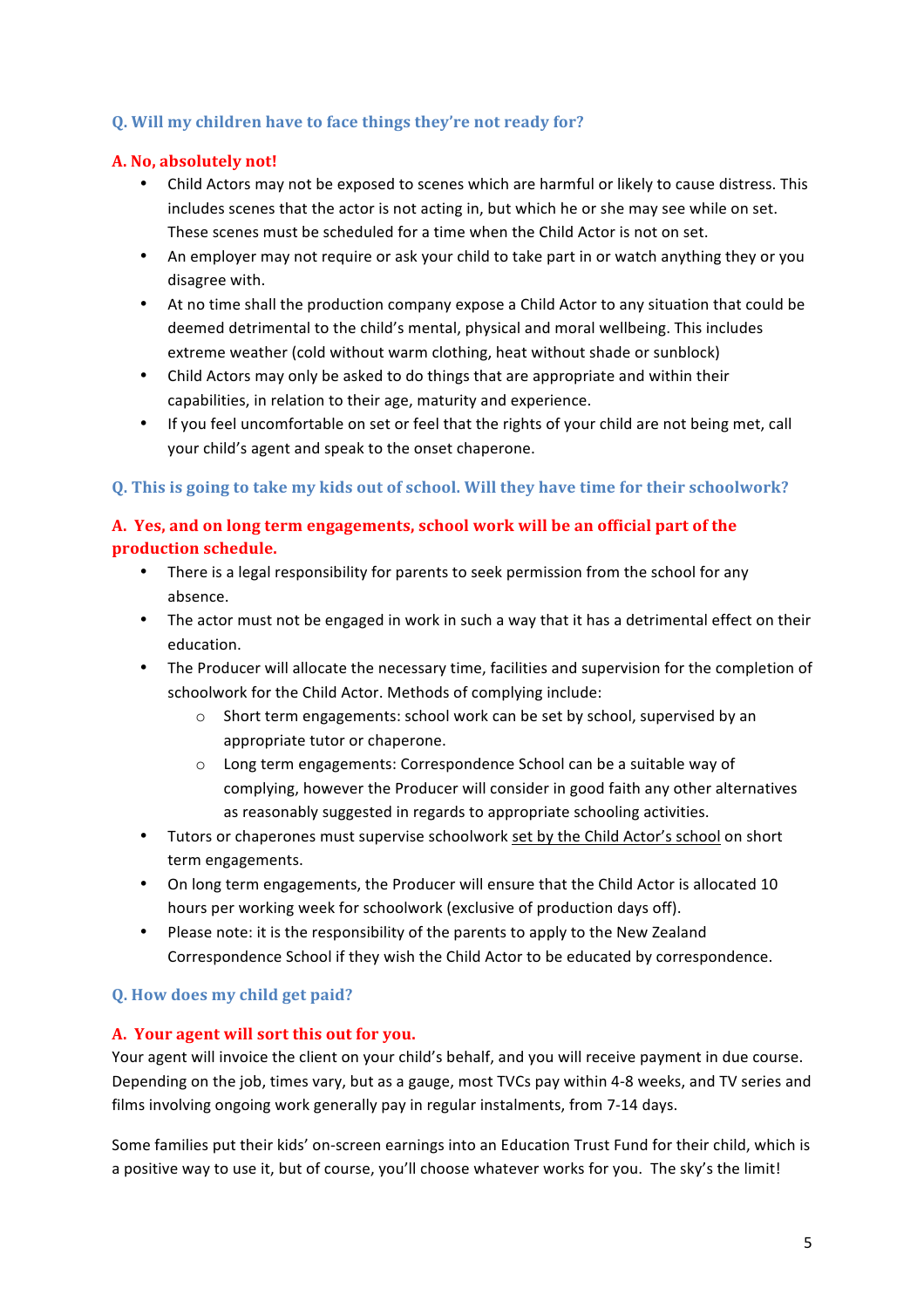#### **Q. My child is an employee , right?**

## A. No. And this is really important to understand. Your child is an independent **contractor.**

In New Zealand, child actors are not classified as employees - they are independent contractors, who are *not* protected by the Employment Relations Act.

This means that the default legal position is the contractual agreement negotiated between the production company and your child's agent, for each job the child is contracted for.

Without a *solid* contractual agreement, there's nothing to prevent child actors from being made to work long hours for a low contract fee – so it's important your child's agent is vigilant about contract negotiations.

There are guidelines for production companies but these *are not set in law*.

#### **Q.** Who will look out for my child?

#### **A. Your child's agent.**

It is the job of your child's agent to ensure they're looked after and not exploited.

A recommended list of reputable agents can be found on the Actors Agents Association of NZ (AAANZ) website http://aaanz.co.nz

#### **Q. Does my child need an IRD number?**

#### **A. Yes, absolutely!**

Child actors *must* have an IRD number so their agent can process their withholding tax, and you can file annual tax returns on their behalf.

Child actors work under the WT (withholding tax) code. This code indicates that the child is an independent contractor and may be able to claim expenses, such as agent's commission and other work-related expenses.

Your child's agent will deduct 20% withholding tax from any earnings made by your child. The agent then pays those deductions to the IRD on a monthly basis.

Every person on the WT code is required to file a tax return. At the end of each tax year, the IRD should issue a summary of earnings. If you haven't received one by the end of May, you can request one.

#### **Q.** Do we have to pay anything to ACC?

#### **A. Yes.**

Your child's earnings will be subject to the payment of ACC levies. This is because your child is an independent contractor.

After your child's tax return has been filed and processed, ACC should send you an invoice. This invoice is based on the information they have listed for your child.

The correct classification is: Creative Artists, Musicians, Writers and Performers - 92420.